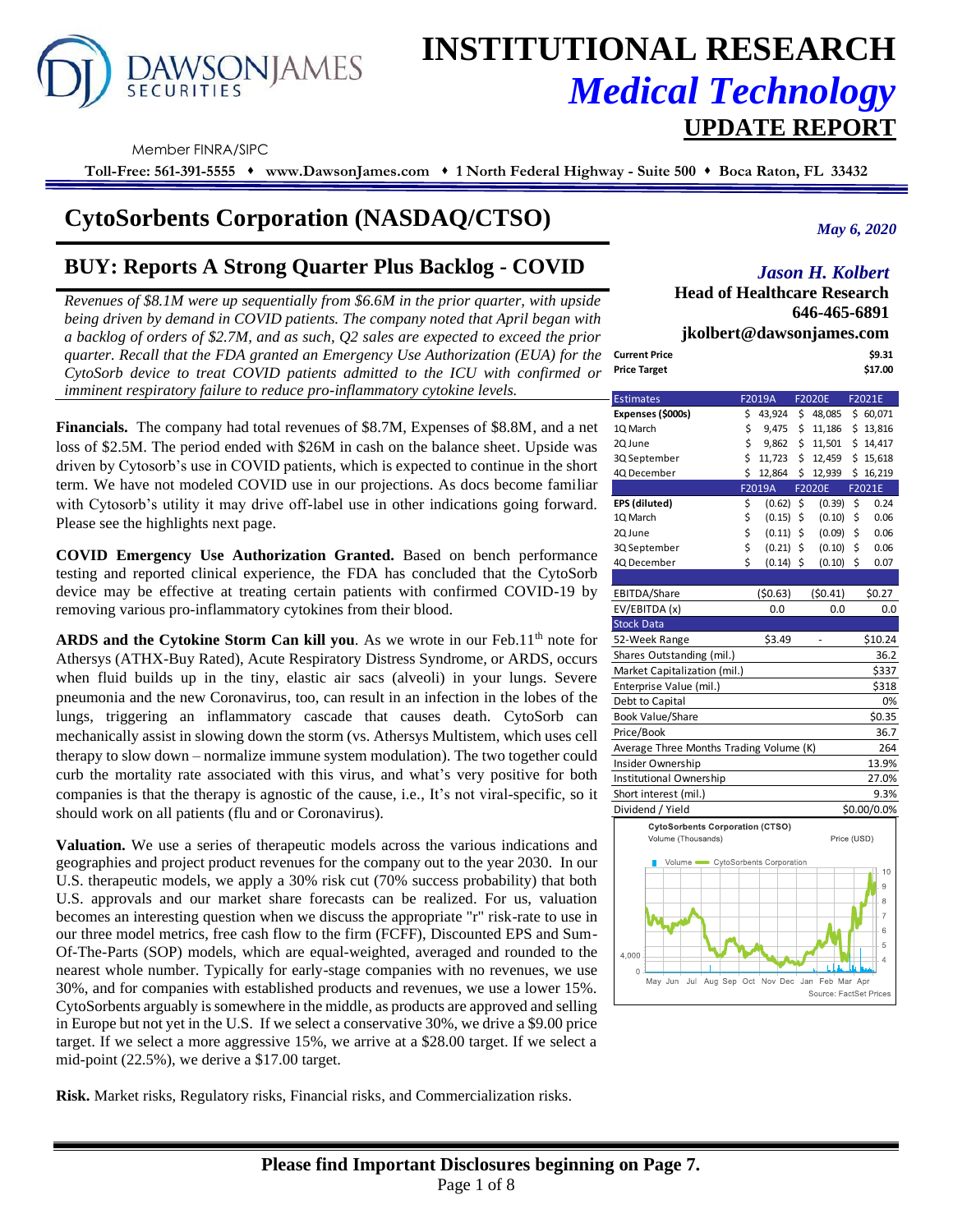## **First Quarter 2020 Operational Highlights: (Press Release):**

- More than 88,000 cumulative CytoSorb treatments delivered, up from 61,000 a year ago
- CytoSorb was approved in the E.U. to remove ticagrelor, a blockbuster anti-platelet drug, during cardiopulmonary bypass in cardiothoracic surgery, with the goal of reducing the risk of costly and potentially fatal perioperative bleeding
- CytoSorbents entered into an agreement with China Medical System Holdings Limited to bring CytoSorb to mainland China, enabling the treatment of multiple COVID-19 patients at multiple hospitals in the Wuhan, China region
- The first 70, of now more than 750 COVID-19 patients worldwide, were treated in China, Italy, and Germany with CytoSorb specifically added to the COVID-19 treatment guidelines in Italy and Panama, with blood purification to treat cytokine storm in the China COVID-19 treatment guidelines as well
- The first and second published case reports using CytoSorb to help treat Grade 4 Cytokine Release syndrome in CAR T-cell immunotherapy
- Marketing approval of CytoSorb in Mexico with partner, Fresenius Medical Care
- Completion of the Germany government funded 250 patient randomized controlled REMOVE endocarditis trial that is expected to read out in mid-2020

**Adapted from the company's February press release:** *"The clinical features of the COVID-19 coronavirus and its causal relationship to the "cytokine storm" create a potential role for CytoSorb in treating patients suffering from severe coronavirus infection. "CytoSorb, the Wuhan Coronavirus, and Cytokine Storm." This was highlighted in a recent publication in Lancet Respiratory Medicine by Drs. Claudio Ronco, Paolo Navalesi, and Jean Louis Vincent entitled, "Coronavirus epidemic: preparing for extracorporeal organ support in intensive care." Notably, the authors state, "A sepsis-like syndrome might occur frequently due to the virus itself or to a superimposed bacterial infection and in this case, since pharmacological approaches have shown poor results, new extracorporeal organ support therapies including haemoadsorption and haemoperfusion, with new sorbent cartridges designed to remove cytokines and other circulating mediators, should be considered." These publications provide the rationale to potentially use CytoSorb, the first specificallyapproved extracorporeal cytokine adsorber in the European Union, in this setting. CytoSorb is distributed in 58 countries worldwide, and is available in Hong Kong, Vietnam, Malaysia, Germany, United Kingdom, Italy France, Spain, Belgium, United Arab Emirates, India, Russia, Finland, Sri Lanka, and Australia where patients infected with the virus have been reported".*

We have not factored in China to our model, so any sales to China represent upside. We can recall other products and companies such as Sciclone (private), which has an immune modulator product that was utilized during the SARS outbreak in China and became a significant product afterward. **CytoSorb could build an important foothold in China as awareness grows of the technology and its ease of use and its ability to treat any virus related severe complication independent of the specific pathogen.**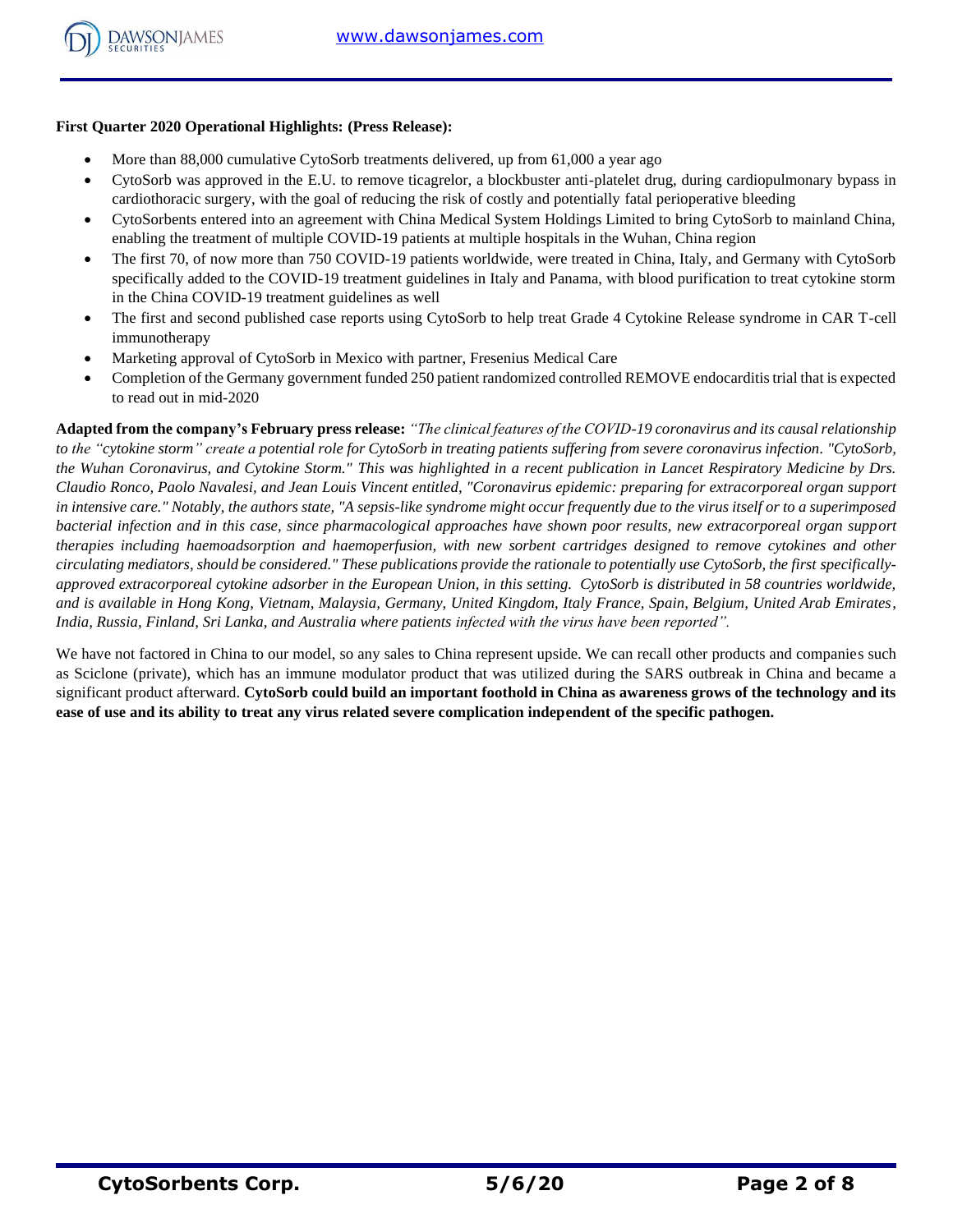

#### **Modeling Assumptions**

- 1. We assume continued steady growth for CytoSorb in the current key EU direct sales countries of Germany, Austria, and Switzerland.
- 2. We assume a selling price per cartridge of \$1,000 for direct sales and \$600 for distribution sales. We estimate that each patient will require an average of five units (CytoSorb cartridges) for sepsis treatment and three units for cardiac treatment.
- 3. We conservatively assume that CytoSorb can achieve a ten percent market share of the market in Germany, Austria and Switzerland, and 3% of the market in the rest of the EU by 2030.
- 4. Our model includes CytoSorb revenues in the U.S. for cardiac surgery and sepsis beginning in 2022 upon commercialization. To these revenues, we apply a 70% probability of success (or 30% risk cut).

#### **Exhibit 1. CytoSorb sepsis EU direct sales (Germany, Austria, and Switzerland)**

|                                                            |             |             |             | . .         |             |             |             |             |             |             |             |             |             |
|------------------------------------------------------------|-------------|-------------|-------------|-------------|-------------|-------------|-------------|-------------|-------------|-------------|-------------|-------------|-------------|
| CytoSorb - Direct Sales (Germany, Austria, Switzerland)    | 2018E       | 2019E       | 2020E       | 2021E       | 2022E       | 2023E       | 2024E       | 2025E       | 2026E       | 2027E       | 2028E       | 2029E       | 2030E       |
| <b>EU</b> population                                       | 506.327.109 | 507.441.029 | 508,557,399 | 509.676.225 | 510.797.513 | 511.921.267 | 513.047.494 | 514.176.199 | 515,307,386 | 516.441.062 | 517.577.233 | 518,715,903 | 519,857,078 |
| Germany population                                         | 81.202.563  | 81.632.936  | 82.065.591  | 82,500,539  | 82.937.791  | 83.377.362  | 83.819.262  | 84.263.504  | 84.710.100  | 85.159.064  | 85.610.407  | 86.064.142  | 86,520,282  |
| Austria population                                         | 8.446.189   | 8.448.723   | 8,451,257   | 8,453,793   | 8,456,329   | 8,458,866   | 8,461,404   | 8,463,942   | 8.466.481   | 8,469,021   | 8.471.562   | 8.474.103   | 8,476,646   |
| Switzerland population                                     | 8.098.152   | 8.115.158   | 8.132.200   | 8.149.277   | 8.166.391   | 8.183.540   | 8.200.726   | 8.217.947   | 8.235.205   | 8.252.499   | 8.269.829   | 8.287.196   | 8.304.599   |
| Critical care population (Sepsis included)                 | 498,509     | 500.804     | 503.110     | 505.428     | 507.759     | 510.101     | 512.455     | 514.822     | 517.200     | 519.591     | 521.994     | 524.410     | 526.838     |
| Percent of patients with access to hospitals with Cytosorb | 50%         | 50%         | 50%         | 50%         | 50%         | 50%         | 50%         | 50%         | 50%         | 50%         | 50%         | 50%         | 50%         |
| <b>Total patients</b>                                      | 249.254.60  | 250.401.88  | 251.555.07  | 252.714.20  | 253,879,30  | 255,050,41  | 256,227.55  | 257,410.75  | 258,600,06  | 259.795.49  | 260.997.08  | 262.204.88  | 263,418.89  |
| Market penetration                                         | 1.2%        | 1.7%        | 1.8%        | 2.0%        | 3.0%        | 4.0%        | 5.0%        | 5.5%        | 6.0%        | 6.5%        | 7.0%        | 7.5%        | 8.0%        |
| Total addressable patients                                 | 2.991       | 4,257       | 4.528       | 5.054       | 7.616       | 10.202      | 12.811      | 14.158      | 15.516      | 16,887      | 18.270      | 19.665      | 21.074      |
| Estimated units per patient                                |             |             |             |             |             |             |             |             | -           | - 1         |             |             |             |
| Total filter needed                                        | 14.955      | 21.284      | 22.640      | 25.271      | 38.082      | 51,010      | 64.057      | 70.788      | 77,580      | 84.434      | 91.349      | 98.327      | 105,368     |
| Cost of therapy                                            | 1.030       | 1.041 S     | 1.051       | $1,062$ \$  | $1,072$ \$  | 1.083       | $1,094$ \$  | 1.105 S     | $1.116$ \$  | $1,127$ \$  | 1.138 S     | 1.149 S     | 1.161       |
| Change in price                                            | 1%          | 1%          | 1%          |             | 1%          | 1%          |             | 1%          | 1%          | 1%          | 1%          | 1%          | 1%          |
| Revenue ('000)                                             | 15,408      | 22.148      | 23.795      | 26.826      | 40.829      | 55,237      | 70.058 \$   | 78.194      | 86,554      | 95.142 \$   | 103.964 S   | 113,024 \$  | 122,328     |
| Risk factor                                                |             |             |             |             |             |             |             |             |             |             |             |             |             |
| Total revenue ('000)                                       | 15,408      | 22.148 \$   | 23,795      | 26,826      | 40.829      | 55,237      | 70.058      | 78.194 S    | 86,554      | 95.142 \$   | 103,964 S   | 113.024     | 122.328     |

*Source: Dawson James estimates*

#### **Exhibit 2. CytoSorb sepsis EU sales by distributorship (excluding Germany, Austria, and Switzerland)**

| CytoSorb - Direct Sales (Germany, Austria, Switzerland)    | 2018E       | 2019E       | 2020E       | 2021E       | 2022E       | 2023E       | 2024E        | 2025E       | 2026E       | 2027E       | 2028E       | 2029E       | 2030E       |
|------------------------------------------------------------|-------------|-------------|-------------|-------------|-------------|-------------|--------------|-------------|-------------|-------------|-------------|-------------|-------------|
| EU population                                              | 506.327.109 | 507.441.029 | 508,557,399 | 509.676.225 | 510.797.513 | 511.921.267 | 513.047.494  | 514.176.199 | 515,307,386 | 516.441.062 | 517.577.233 | 518,715,903 | 519,857,078 |
| Germany population                                         | 81.202.563  | 81.632.936  | 82.065.591  | 82,500,539  | 82.937.791  | 83.377.362  | 83.819.262   | 84.263.504  | 84.710.100  | 85.159.064  | 85.610.407  | 86.064.142  | 86,520,282  |
| Austria population                                         | 8.446.189   | 8.448.723   | 8.451.257   | 8.453.793   | 8.456.329   | 8.458.866   | 8.461.404    | 8.463.942   | 8.466.481   | 8.469.021   | 8.471.562   | 8.474.103   | 8,476,646   |
| <b>Switzerland population</b>                              | 8.098.152   | 8.115.158   | 8.132.200   | 8.149.277   | 8,166,391   | 8,183,540   | 8,200,726    | 8.217.947   | 8,235,205   | 8.252.499   | 8,269,829   | 8.287.196   | 8.304.599   |
| Critical care population (Sepsis included)                 | 498,509     | 500,804     | 503.110     | 505.428     | 507.759     | 510.101     | 512.455      | 514.822     | 517,200     | 519.591     | 521.994     | 524,410     | 526.838     |
| Percent of patients with access to hospitals with Cytosorb | 50%         | 50%         | 50%         | 50%         | 50%         | 50%         | 50%          | 50%         | 50%         | 50%         | 50%         | 50%         | 50%         |
| <b>Total patients</b>                                      | 249.254.60  | 250.401.88  | 251.555.07  | 252.714.20  | 253,879.30  | 255.050.41  | 256.227.55   | 257,410.75  | 258,600,06  | 259.795.49  | 260.997.08  | 262.204.88  | 263,418.89  |
| Market penetration                                         | 1.2%        | 1.7%        | 1.8%        | 2.0%        | 3.0%        | 4.0%        | 5.0%         | 5.5%        | 6.0%        | 6.5%        | 7.0%        | 7.5%        | 8.0%        |
| Total addressable patients                                 | 2.991       | 4.257       | 4.528       | 5.054       | 7.616       | 10.202      | 12.811       | 14.158      | 15.516      | 16.887      | 18.270      | 19.665      | 21.074      |
| Estimated units per patient                                | п.          |             |             |             | -           |             |              |             |             |             |             |             |             |
| Total filter needed                                        | 14.955      | 21.284      | 22.640      | 25.271      | 38.082      | 51,010      | 64.057       | 70.788      | 77,580      | 84.434      | 91.349      | 98.327      | 105,368     |
| Cost of therapy                                            | 1.030       | 1.041 S     | 1.051 S     | 1.062 S     | 1.072 \$    | $1.083$ \$  | 1.094        | 1.105 S     | $1.116$ S   | $1,127$ \$  | 1.138 S     | 1.149 S     | 1.161       |
| Change in price                                            | 1%          | 1%          | 1%          | 1%          | 1%          | 1%          | 176          | 1%          | 1%          | 1%          | 1%          | 1%          | 1%          |
| Revenue ('000)                                             | 15,408      | 22.148 \$   | 23.795 \$   | 26.826      | 40.829      | 55.237      | 70.058<br>-5 | 78.194 S    | 86,554      | 95.142 \$   | 103.964 S   | 113.024 \$  | 122,328     |
| Risk factor                                                |             |             |             |             |             |             |              |             |             |             |             |             |             |
| Total revenue ('000)                                       | 15,408 S    | 22.148 \$   | 23.795 \$   | 26.826 S    | 40.829      | 55.237 \$   | 70.058 \$    | 78.194 S    | 86.554 \$   | 95.142 \$   | 103.964 S   | 113,024 \$  | 122.328     |

*Source: Dawson James estimates*

#### **Exhibit 3. CytoSorb U.S. sales for cardiac surgery**

| Exhibit 3. CytoSorb U.S. sales for cardiac surgery |  |             |             |             |             |               |             |             |             |             |             |             |             |             |
|----------------------------------------------------|--|-------------|-------------|-------------|-------------|---------------|-------------|-------------|-------------|-------------|-------------|-------------|-------------|-------------|
| <b>CytoSorb Cardiac Surgery US</b>                 |  | 2018E       | 2019E       | 2020E       | 2021E       | 2022E         | 2023E       | 2024E       | 2025E       | 2026E       | 2027E       | 2028E       | 2029E       | 2030E       |
| <b>US population</b>                               |  | 327,296,502 | 329,587,577 | 331.894.690 | 334.217.953 | 336.557.479   | 338,913,381 | 341,285,775 | 343.674.775 | 346,080,499 | 348,503,062 | 350,942,583 | 353,399,182 | 355,872,976 |
| Cardiac surgery                                    |  | 009,027     | 1,012,054   | 1,015,090   | 1.018.136   | 1,021,190     | 1.024.254   | 1,027,326   | 1.030.408   | 1.033.499   | 1,036,600   | 1,039,710   | 1.042.829   | 1.045.957   |
| Market penetration                                 |  |             |             |             | 0.0%        | 0.0%          | 0.3%        | 0.4%        | 0.5%        | 1.2%        | 1.2%        | 1.2%        | 1.2%        | 1.2%        |
| Total addressable patients                         |  |             |             |             |             |               | 3.073       | 4.109       | 5.152       | 12,402      | 12.439      | 12.477      | 12.514      | 12,551      |
| Estimated units per patient                        |  |             |             |             | - F         | $\sim$ $\sim$ |             | . .         |             | $\sim$ 1    | $\sim$      |             | $\sim$      |             |
| Total filter needed                                |  |             |             |             |             |               | 9.218       | 12.328      | 15,456      | 37,206      | 37,318      | 37,430      | 37.542      | 37.654      |
| Cost of therapy                                    |  |             |             |             | 2.500       | 2.513         | 2.525       | 2.538       | 2.550 S     | 2.563 S     | 2.576 S     | 2.589 S     | 2.602 S     | 2.615       |
| Change in price                                    |  |             |             |             | 1%          | 1%            | 1%          | 1%          | 1%          | 1%          | 1%          | 1%          | 1%          | 1%          |
| Revenue ('000)                                     |  |             |             |             |             |               | 23,277 \$   | 31.284 S    | 39.419 S    | 95.364 \$   | 96.128 \$   | 96.899 S    | 97.675 \$   | 98,458      |
| Risk factor                                        |  |             |             |             | 30%         | 30%           | 30%         | 30%         | 30%         | 30%         | 30%         | 30%         | 30%         | 30%         |
| Total revenue ('000)                               |  |             |             |             |             |               | 16.294 \$   | 21,899 \$   | 27.593 S    | 66.755 \$   | 67.290 \$   | 67.829 S    | 68,373 \$   | 68,921      |

*Source: Dawson James estimates*

#### **Exhibit 4. CytoSorb EU sales for cardiac surgery**

| <b>Exhibit 4. CytoSorb EU sales for cardiac surgery</b><br><b>CytoSorb Cardiac Surgery EU</b> | 2018E    | 2019E     | 2020E     | 2021E     | 2022E         | 2023E     | 2024E     | 2025E     | 2026E     | 2027E     | 2028E     | 2029E          | 2030E     |
|-----------------------------------------------------------------------------------------------|----------|-----------|-----------|-----------|---------------|-----------|-----------|-----------|-----------|-----------|-----------|----------------|-----------|
| Cardiac surgery                                                                               | .509,018 | 1.512.036 | 1,515,060 | 1.518.090 | 1.521.126     | 1,524,169 | 1.527.217 | 1.530.271 | 1,533,332 | 1,536,399 | 1.539.471 | 1.542.550      | 1.545.635 |
| Market penetration                                                                            | 0.09%    | 0.1%      | 0.2%      | 0.3%      | 0.4%          | 0.5%      | 0.6%      | 0.7%      | 0.7%      | 0.7%      | 0.7%      | 0.7%           | 0.7%      |
| Total addressable patients                                                                    | 1.358    | 1,512     | 2.273     | 4.554     | 6.085         | 7.621     | 9,163     | 10.712    | 10.733    | 10.755    | 10.776    | 10.798         | 10,819    |
| Estimated units per patient                                                                   | $\sim$   |           |           |           | $\sim$ $\sim$ | $\sim$    |           |           | $\sim$    | $\sim$    |           | $\sim$         |           |
| Total filter needed                                                                           | 4.074    | 4.536     | 6.818     | 13.663    | 18.254        | 22.863    | 27,490    | 32.136    | 32.200    | 32.264    | 32.329    | 32.394         | 32.458    |
| Cost of therapy                                                                               | 500 S    | 500 \$    | 500       | 503 S     | 505 \$        | 508       | 510 S     | 513 S     | 515 \$    | 518 S     | 520       | 523 \$         | 526       |
| Change in price                                                                               | 0%       | 0%        | 1%        | 1%        | 1%            | 1%        | 1%        | 1%        | 1%        | 1%        | 1%        | 1%             | 1%        |
| Revenue ('000)                                                                                | 2.037    | 2.268     | 3.409     | 6,866     | 9.218         | 11,604    | 14.022 \$ | 16.474 S  | 16,589    | 16.705 \$ | 16.822 S  | 16,940<br>- \$ | 17,059    |
| Risk factor                                                                                   |          |           |           |           |               |           |           |           |           |           |           |                |           |
| Total revenue ('000)                                                                          | 2.037    | 2.268S    | 3,409     | 6.866 S   | 9.218         | 11,604 \$ | 14.022 \$ | 16,474 S  | 16,589 \$ | 16.705 \$ | 16.822 S  | 16,940 \$      | 17,059    |

*Source: Dawson James estimates*

**Exhibit 5. CytoSorb U.S. sales for sepsis**

| Exhibit 5. CytoSorb U.S. sales for sepsis |  |             |             |             |             |             |             |             |             |             |             |             |             |             |
|-------------------------------------------|--|-------------|-------------|-------------|-------------|-------------|-------------|-------------|-------------|-------------|-------------|-------------|-------------|-------------|
| <b>US population</b>                      |  | 327.296.502 | 329.587.577 | 331.894.690 | 334.217.953 | 336.557.479 | 338.913.381 | 341.285.775 | 343.674.775 | 346,080,499 | 348,503,062 | 350.942.583 | 353.399.182 | 355,872,976 |
| Severe sepsis patients                    |  | 981,890     | 988,763     | 995,684     | 1.002.654   | 1,009,672   | 1.016.740   | 1,023,857   | 1.031.024   | 1.038.241   | 1,045,509   | 1,052,828   | 1.060.198   | 1.067.619   |
| Market penetration                        |  |             |             |             | 0.1%        | 0.2%        | 0.5%        | 1.0%        | 2.0%        | 2.1%        | 2.3%        | 2.5%        | 2.7%        | 3.0%        |
| Total addressable patients                |  |             |             |             | 1.003       | 2.019       | 5.084       | 10,239      | 20,620      | 21,803      | 24.047      | 26,321      | 28.625      | 32.029      |
| Estimated units per patient               |  |             |             |             |             | к.          |             |             |             |             | - -         |             |             |             |
| Total filter needed                       |  |             |             |             | 5.013       | 10.097      | 25.419      | 51.193      | 103.102     | 109.015     | 120.234     | 131.603     | 143.127     | 160.143     |
| Cost of therapy                           |  |             |             |             | 2.500 S     | 2.525       | $2.550$ \$  | 2.576 S     | 2.602 S     | 2.628 S     | 2.654 S     | 2.680S      | 2.707 \$    | 2.734       |
| Change in price                           |  |             |             |             |             |             |             |             | 1%          | 1%          | 1%          | 1%          |             | 1%          |
| Revenue ('000)                            |  |             |             |             | 12.533 S    | $25.494$ S  | 64.824 S    | 131.860     | 268.222 S   | 286.441 S   | 319,076     | 352.742 S   | 387.464 S   | 437,865     |
| Risk factor                               |  |             |             |             | 30%         | 30%         | 30%         | 30%         | 30%         | 30%         | 30%         | 30%         | 30%         | 30%         |
| Total revenue ('000)                      |  |             |             |             | 8.773       | 17,846      | 45.376 \$   | 92,302      | 187,755 \$  | 200.508     | 223,353     | 246,919 S   | 271.225 \$  | 306.505     |

*Source: Dawson James estimates*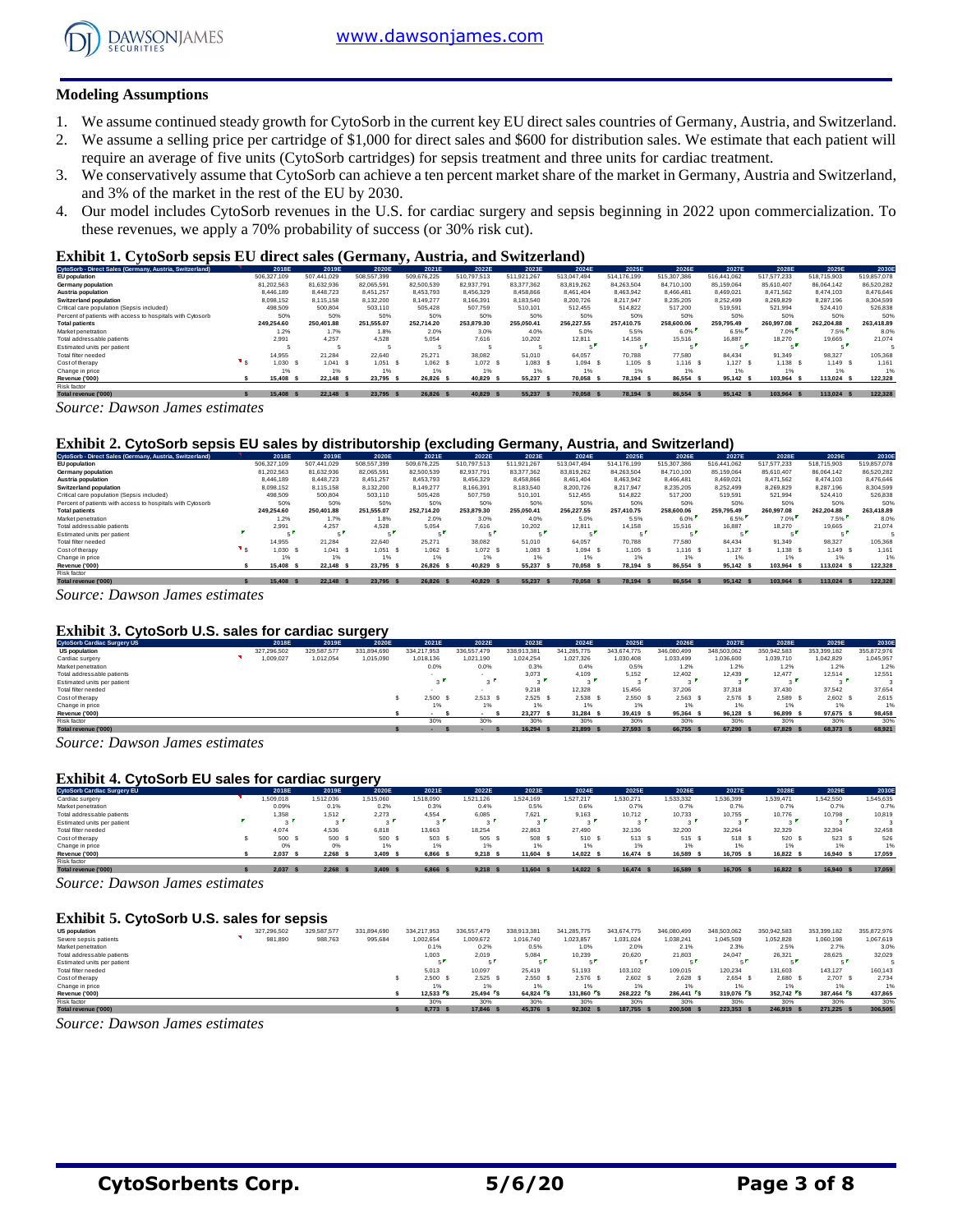

**Valuation.** We use a series of therapeutic models across the various indications and geographies and project product revenues for the company out to the year 2030. In our U.S. therapeutic models, we apply a 30% risk cut (70% success probability) that both U.S. approvals and our market share forecasts can be realized. For us, valuation becomes an interesting question when we discuss the appropriate "r" risk-rate to use in our three model metrics, free cash flow to the firm (FCFF), Discounted EPS and Sum-Of-The-Parts (SOP) models, which are equal-weighted, averaged and rounded to the nearest whole number. Typically for early-stage companies with no revenues, we use 30%, and for companies with established products and revenues, we use a lower 15%. CytoSorbents arguably is somewhere in the middle, as products are approved and selling in Europe but not yet in the U.S. If we select a conservative 30%, we drive a \$9.00 price target. If we select a more aggressive 15%, we arrive at a \$28.00 target. If we select a mid-point (22.5%), we derive a \$17.00 target. Given their unique position of approval in Europe, established proof of concept, and a product that works, we select the mid-point of 22.5% and set our target for CytoSorbents at \$17.00.

# **Exhibit 6. FCFF Model**

| Average \$      |                       |
|-----------------|-----------------------|
| Price Target \$ |                       |
| Year            | 2020                  |
|                 | Exhibit 6. FCFF Model |

| 17<br>Average \$                      |           |           |                          |                          |        |         |          |          |          |                          |         |          |                          |  |
|---------------------------------------|-----------|-----------|--------------------------|--------------------------|--------|---------|----------|----------|----------|--------------------------|---------|----------|--------------------------|--|
| Price Target \$<br>17<br>Year<br>2020 |           |           |                          |                          |        |         |          |          |          |                          |         |          |                          |  |
| DCF Valuation Using FCF (mln):        |           |           |                          |                          |        |         |          |          |          |                          |         |          |                          |  |
| units ('000)                          | 2018A     | 2019A     | 2020E                    | 2021E                    | 2022E  | 2023E   | 2024E    | 2025E    | 2026E    | 2027E                    | 2028E   | 2029E    | 2030E                    |  |
| EBIT                                  | (17, 830) | (20, 358) | (13,926)                 | 9,301                    | 32,034 | 83,013  | 147,875  | 252,067  | 315,248  | 356,152                  | 386,456 | 405,408  | 401,536                  |  |
| <b>Tax Rate</b>                       | 0%        | 5%        | 8%                       | 10%                      | 12%    | 15%     | 18%      | 21%      | 24%      | 28%                      | 33%     | 33%      | 33%                      |  |
| EBIT (1-t)                            | (17, 830) | (19, 340) | (12, 812)                | 8,371                    | 28,190 | 70,561  | 121,257  | 199,133  | 239,589  | 256,429                  | 258,926 | 271,623  | 269,029                  |  |
| CapEx                                 | (493)     | (698)     | (768)                    | (845)                    | (929)  | (1,022) | (1, 124) | (1, 237) | (1, 361) | (1, 497)                 | (1,646) | (1, 811) | (1,992)                  |  |
| Depreciation                          | 391       | 582       | $\overline{\phantom{a}}$ | $\overline{\phantom{a}}$ | $\sim$ | ٠       | $\sim$   | ٠        |          | $\overline{\phantom{a}}$ |         |          | $\overline{\phantom{a}}$ |  |
| Change in NWC                         |           |           |                          |                          |        |         |          |          |          |                          |         |          |                          |  |
| FCF                                   | (17, 932) | (19, 457) | (13,580)                 | 7,526                    | 27,261 | 69,539  | 120,133  | 197,896  | 238,228  | 254,933                  | 257,279 | 269,812  | 267,037                  |  |
| PV of FCF                             | (26, 910) | (23, 834) | (13,580)                 | 6,144                    | 18,166 | 37,828  | 53,348   | 71,739   | 70,498   | 61,585                   | 50,736  | 43,435   | 35,092                   |  |
| Discount Rate                         | 22.5%     |           |                          |                          |        |         |          |          |          |                          |         |          |                          |  |
| Long Term Growth Rate                 | 1%        |           |                          |                          |        |         |          |          |          |                          |         |          |                          |  |
| <b>Terminal Cash Flow</b>             | 1,254,453 |           |                          |                          |        |         |          |          |          |                          |         |          |                          |  |
| Terminal Value YE2030                 | 164,852   |           |                          |                          |        |         |          |          |          |                          |         |          |                          |  |
| <b>NPV</b>                            | 599,843   |           |                          |                          |        |         |          |          |          |                          |         |          |                          |  |
| NPV-Debt                              |           |           |                          |                          |        |         |          |          |          |                          |         |          |                          |  |
| Shares out ('000)                     | 35,420    | 2030E     |                          |                          |        |         |          |          |          |                          |         |          |                          |  |
| NPV Per Share                         | 17        |           |                          |                          |        |         |          |          |          |                          |         |          |                          |  |
| Source: Dawson James estimates        |           |           |                          |                          |        |         |          |          |          |                          |         |          |                          |  |

#### **Exhibit 7. Discounted EPS Model**

| <b>Current Year</b>      | 2020  |
|--------------------------|-------|
| Year of EPS              | 2030  |
| <b>Earnings Multiple</b> | 15    |
| Discount Factor          | 22.5% |
| Selected Year EPS        | 7.60  |
| <b>NPV</b>               | 14.97 |

| Current Year                   | 2020  |                 |                 |        | Discount Rate and Earnings Multiple Varies, Year is Constant |       |       |       |       |
|--------------------------------|-------|-----------------|-----------------|--------|--------------------------------------------------------------|-------|-------|-------|-------|
| Year of EPS                    | 2030  |                 |                 |        |                                                              |       |       |       |       |
| Earnings Multiple              | 15    |                 | 14.97           | 5%     | 10%                                                          | 15%   | 20%   | 25%   | 30%   |
| Discount Factor                | 22.5% | Earnings        | 0               | 0.00   | 0.00                                                         | 0.00  | 0.00  | 0.00  | 0.00  |
| Selected Year EPS              | 7.60  | <b>Multiple</b> |                 | 23.31  | 14.64                                                        | 9.39  | 6.13  | 4.08  | 2.75  |
| <b>NPV</b>                     | 14.97 |                 | 10 <sup>1</sup> | 46.63  | 29.28                                                        | 18.77 | 12.27 | 8.16  | 5.51  |
| Source: Dawson James estimates |       |                 | 15 <sub>l</sub> | 69.94  | 43.92                                                        | 28.16 | 18.40 | 12.23 | 8.26  |
|                                |       |                 | 20              | 93.26  | 58.57                                                        | 37.55 | 24.53 | 16.31 | 11.02 |
|                                |       |                 | 25              | 116.57 | 73.21                                                        | 46.94 | 30.67 | 20.39 | 13.77 |
|                                |       |                 | 30 <sup>1</sup> | 139.89 | 87.85                                                        | 56.32 | 36.80 | 24.47 | 16.53 |
|                                |       |                 | 35 <sub>1</sub> | 163.20 | 102.49                                                       | 65.71 | 42.93 | 28.54 | 19.28 |

# **Exhibit 8. Sum of the Parts Model**

| a φ17.00 airged Green their ainque position or approvai in Europe, csatonshea proor or concept, and a product that works, we serect the<br>mid-point of 22.5% and set our target for CytoSorbents at \$17.00. |                      |                    |                   |                                |                          |                          |                          |                          |                  |                                                              |                     |                  |                          |                |
|---------------------------------------------------------------------------------------------------------------------------------------------------------------------------------------------------------------|----------------------|--------------------|-------------------|--------------------------------|--------------------------|--------------------------|--------------------------|--------------------------|------------------|--------------------------------------------------------------|---------------------|------------------|--------------------------|----------------|
|                                                                                                                                                                                                               |                      |                    |                   |                                |                          |                          |                          |                          |                  |                                                              |                     |                  |                          |                |
| <b>Exhibit 6. FCFF Model</b><br>Average \$<br>17 <sub>2</sub>                                                                                                                                                 |                      |                    |                   |                                |                          |                          |                          |                          |                  |                                                              |                     |                  |                          |                |
| 17<br>Price Target \$                                                                                                                                                                                         |                      |                    |                   |                                |                          |                          |                          |                          |                  |                                                              |                     |                  |                          |                |
| 2020<br>Year<br>DCF Valuation Using FCF (mln):                                                                                                                                                                |                      |                    |                   |                                |                          |                          |                          |                          |                  |                                                              |                     |                  |                          |                |
| units ('000)<br>EBIT                                                                                                                                                                                          | 2018A<br>(17, 830)   | 2019A<br>(20, 358) | 2020E<br>(13,926) | 2021E<br>9,301                 | 2022E<br>32,034          | 2023E<br>83,013          | 2024E<br>147,875         | 2025E<br>252,067         | 2026E<br>315,248 | 2027E<br>356,152                                             | 2028E<br>386,456    | 2029E<br>405,408 | 2030E<br>401,536         |                |
| <b>Tax Rate</b><br>EBIT (1-t)                                                                                                                                                                                 | 0%<br>(17, 830)      | 5%<br>(19, 340)    | 8%<br>(12, 812)   | 10%<br>8,371                   | 12%<br>28,190            | 15%<br>70,561            | 18%<br>121,257           | 21%<br>199,133           | 24%<br>239,589   | 28%<br>256,429                                               | 33%<br>258,926      | 33%<br>271,623   | 33%<br>269,029           |                |
| CapEx                                                                                                                                                                                                         | (493)                | (698)              | (768)             | (845)                          | (929)                    | (1,022)                  | (1, 124)                 | (1, 237)                 | (1, 361)         | (1, 497)                                                     | (1,646)             | (1, 811)         | (1,992)                  |                |
| Depreciation<br>Change in NWC                                                                                                                                                                                 | 391                  | 582                |                   |                                | $\overline{\phantom{a}}$ | $\overline{\phantom{a}}$ | $\overline{\phantom{a}}$ | $\overline{\phantom{a}}$ |                  |                                                              |                     |                  | $\overline{\phantom{a}}$ |                |
| FCF                                                                                                                                                                                                           | (17, 932)            | (19, 457)          | (13,580)          | 7,526                          | 27,261                   | 69,539                   | 120,133                  | 197,896                  | 238,228          | 254,933                                                      | 257,279             | 269,812          | 267,037                  |                |
| PV of FCF                                                                                                                                                                                                     | (26, 910)            | (23, 834)          | (13,580)          | 6,144                          | 18,166                   | 37,828                   | 53,348                   | 71,739                   | 70,498           | 61,585                                                       | 50,736              | 43,435           | 35,092                   |                |
| Discount Rate<br>Long Term Growth Rate                                                                                                                                                                        | 22.5%<br>1%          |                    |                   |                                |                          |                          |                          |                          |                  |                                                              |                     |                  |                          |                |
| <b>Terminal Cash Flow</b><br>Terminal Value YE2030                                                                                                                                                            | 1,254,453<br>164,852 |                    |                   |                                |                          |                          |                          |                          |                  |                                                              |                     |                  |                          |                |
| <b>NPV</b><br>NPV-Debt                                                                                                                                                                                        | 599,843              |                    |                   |                                |                          |                          |                          |                          |                  |                                                              |                     |                  |                          |                |
| Shares out ('000)<br>NPV Per Share                                                                                                                                                                            | 35,420<br>17         | 2030E              |                   |                                |                          |                          |                          |                          |                  |                                                              |                     |                  |                          |                |
| Source: Dawson James estimates                                                                                                                                                                                |                      |                    |                   |                                |                          |                          |                          |                          |                  |                                                              |                     |                  |                          |                |
| <b>Exhibit 7. Discounted EPS Model</b>                                                                                                                                                                        |                      |                    |                   |                                |                          |                          |                          |                          |                  |                                                              |                     |                  |                          |                |
| <b>Current Year</b>                                                                                                                                                                                           | 2020                 |                    |                   |                                |                          |                          |                          |                          |                  | Discount Rate and Earnings Multiple Varies, Year is Constant |                     |                  |                          |                |
| Year of EPS<br><b>Earnings Multiple</b>                                                                                                                                                                       | 2030<br>15           |                    |                   |                                |                          | 14.97                    | 5%                       |                          | 10%              | 15%                                                          | 20%                 |                  | 25%                      | 30%            |
| <b>Discount Factor</b>                                                                                                                                                                                        | 22.5%                |                    |                   | Earnings                       |                          | 0                        | 0.00                     |                          | 0.00             | 0.00                                                         | 0.00                |                  | 0.00                     | 0.00           |
| <b>Selected Year EPS</b><br><b>NPV</b>                                                                                                                                                                        | 7.60<br>14.97        |                    |                   | Multiple                       |                          | 5<br>10                  | 23.31<br>46.63           | 14.64<br>29.28           |                  | 9.39<br>18.77                                                | 6.13<br>12.27       |                  | 4.08<br>8.16             | 2.75<br>5.51   |
| Source: Dawson James estimates                                                                                                                                                                                |                      |                    |                   |                                |                          | 15                       | 69.94                    | 43.92                    |                  | 28.16                                                        | 18.40               |                  | 12.23                    | 8.26           |
|                                                                                                                                                                                                               |                      |                    |                   |                                |                          | 20                       | 93.26                    | 58.57                    |                  | 37.55                                                        | 24.53               |                  | 16.31                    | 11.02          |
|                                                                                                                                                                                                               |                      |                    |                   |                                |                          | 25<br>30                 | 116.57<br>139.89         | 73.21<br>87.85           |                  | 46.94<br>56.32                                               | 30.67<br>36.80      |                  | 20.39<br>24.47           | 13.77<br>16.53 |
|                                                                                                                                                                                                               |                      |                    |                   |                                |                          | 35                       | 163.20                   | 102.49                   |                  | 65.71                                                        | 42.93               |                  | 28.54                    | 19.28          |
|                                                                                                                                                                                                               |                      |                    |                   | Source: Dawson James estimates |                          |                          |                          |                          |                  |                                                              |                     |                  |                          |                |
| <b>Exhibit 8. Sum of the Parts Model</b>                                                                                                                                                                      |                      |                    |                   |                                |                          |                          |                          |                          |                  |                                                              |                     |                  |                          |                |
| CytoSorbents                                                                                                                                                                                                  |                      | LT Gr              |                   |                                | <b>Discount Rate</b>     |                          |                          | Yrs to Mkt               |                  | % Success                                                    | Peak Sales<br>(MMs) |                  | Term Val                 |                |
| <b>CytoSorb - Sepsis Direct Sales(EU)</b>                                                                                                                                                                     |                      |                    | 1%                |                                | 22.5%                    |                          |                          | $\overline{0}$           |                  | 70%                                                          | \$151               |                  |                          | \$701          |
| <b>NPV</b>                                                                                                                                                                                                    |                      |                    |                   |                                |                          |                          |                          |                          |                  |                                                              |                     |                  |                          | \$8            |
| <b>CytoSorb - Sepsis Distributor (EU)</b><br><b>NPV</b>                                                                                                                                                       |                      | 1%                 |                   |                                | 22.5%                    |                          |                          | $\mathbf{0}$             |                  | 70%                                                          | \$88                |                  |                          | \$408<br>\$4   |
| <b>CytoSorb (Cardiac surgery US)</b>                                                                                                                                                                          |                      |                    | 1%                |                                | 22.5%                    |                          |                          | $\overline{2}$           |                  | 50%                                                          | \$68                |                  |                          | \$318          |
| <b>NPV</b>                                                                                                                                                                                                    |                      |                    |                   |                                |                          |                          |                          |                          |                  |                                                              |                     |                  |                          | \$1.65         |
| <b>CytoSorb (Cardiac surgery EU)</b>                                                                                                                                                                          |                      |                    | 1%                |                                | 22.5%                    |                          |                          | $\overline{0}$           |                  | 70%                                                          | \$17                |                  |                          | \$79           |
| <b>NPV</b>                                                                                                                                                                                                    |                      |                    |                   |                                |                          |                          |                          |                          |                  |                                                              |                     |                  |                          | \$0.9          |
| <b>CytoSorb (Sepsis US)</b>                                                                                                                                                                                   |                      |                    | 1%                |                                | 22.5%                    |                          |                          | $\overline{4}$           |                  | 50%                                                          | \$271               |                  |                          | \$1,262        |
| <b>NPV</b>                                                                                                                                                                                                    |                      |                    |                   |                                |                          |                          |                          |                          |                  |                                                              |                     |                  |                          | \$4.3          |
| Net Margin                                                                                                                                                                                                    |                      |                    |                   |                                |                          |                          |                          |                          |                  |                                                              |                     |                  |                          | 55%            |
| MM Shrs OS (2030E)                                                                                                                                                                                            |                      |                    |                   |                                |                          |                          |                          |                          |                  |                                                              |                     |                  |                          | 35             |
| Total                                                                                                                                                                                                         |                      |                    |                   |                                |                          |                          |                          |                          |                  |                                                              |                     |                  |                          | \$19           |
| Source: Dawson James estimates                                                                                                                                                                                |                      |                    |                   |                                |                          |                          |                          |                          |                  |                                                              |                     |                  |                          |                |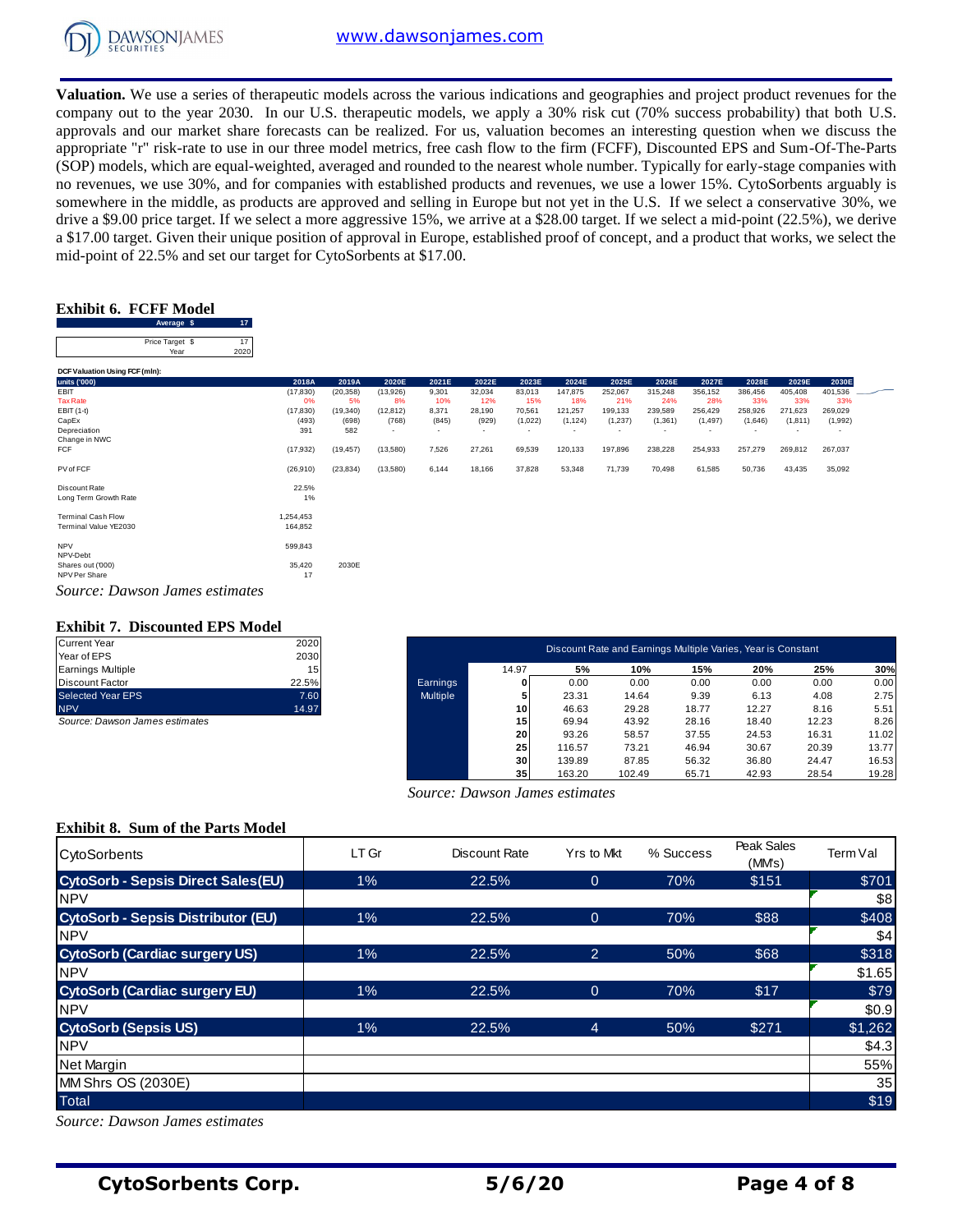

# **Risk Analysis**

**Market Share Risk:** CytoSorbents' potential inability to further grow product sales in the EU will hinder its profitability as more capital is invested in clinical trials to bring CytoSorb to the U.S. market. The company's product represents a new treatment for critical care patients that may take longer for adoption than predicted.

**Regulatory Risk:** There may be certain regulatory risks related to CytoSorb approval in the U.S.

**Commercial Risk:** There is no guarantee that the company will be able to develop and expand sales operations to offset research and development costs. Delays in U.S. commercialization will be negatively reflected in its valuation.

**Financial Risk:** The company should be expected to raise capital in the near term. We assume a raise and dilution, but there is no guarantee that market conditions will be favorable.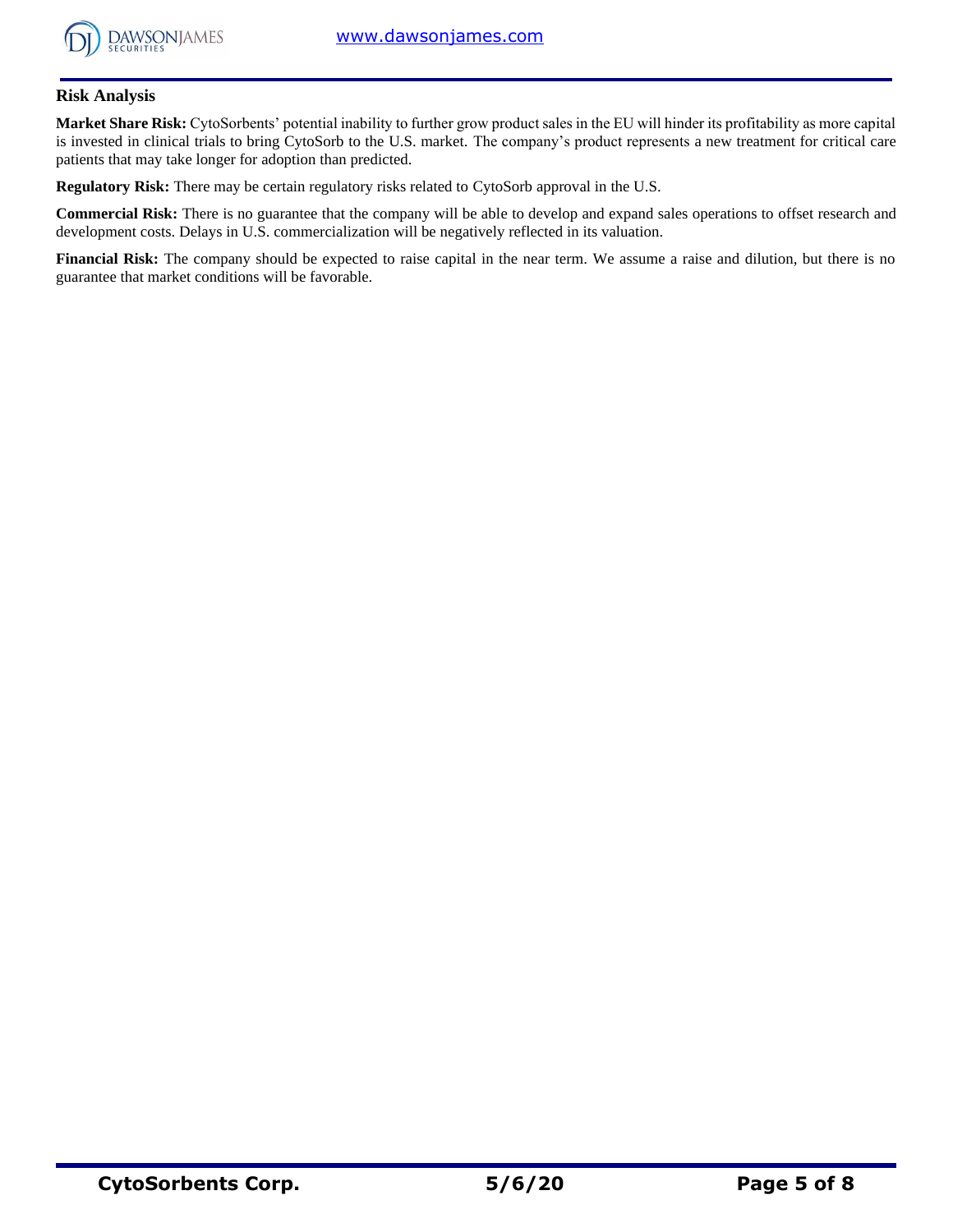

## **Exhibit 9. Income Statement**

| <b>Exhibit 9. Income Statement</b>                                                                                                                                                               |               |              |               |               |                       |                       |                       |                       |                          |                          |                                  |                                  |                                   |                                       |                                    |                                               |                                                |                                                |                                                 |                                                  |                                                  |                                                  |                                                  |                                                  |
|--------------------------------------------------------------------------------------------------------------------------------------------------------------------------------------------------|---------------|--------------|---------------|---------------|-----------------------|-----------------------|-----------------------|-----------------------|--------------------------|--------------------------|----------------------------------|----------------------------------|-----------------------------------|---------------------------------------|------------------------------------|-----------------------------------------------|------------------------------------------------|------------------------------------------------|-------------------------------------------------|--------------------------------------------------|--------------------------------------------------|--------------------------------------------------|--------------------------------------------------|--------------------------------------------------|
| CTSO.: Income Statement (\$000)                                                                                                                                                                  |               |              |               |               |                       |                       |                       |                       |                          |                          |                                  |                                  |                                   |                                       |                                    |                                               |                                                |                                                |                                                 |                                                  |                                                  |                                                  |                                                  |                                                  |
| .: YE December 31                                                                                                                                                                                | 1019A         | 2019A        | 3019A         | 4019A         | 2019A                 | 1020A                 | 2020E                 | 3020E                 | 4020E                    | 2020E                    | 1021E                            | 2021E                            | 3021E                             | 4021E                                 | 2021E                              | 2022E                                         | 2023E                                          | 2024E                                          | 2025E                                           | 2026E                                            | 2027E                                            | 2028E                                            | 2029E                                            | 2030E                                            |
| Revenue:<br>CytoSorb Direct Sales (Germany, Austria, Switzerland)<br>CytoSorb Distributor (Rest of EU)<br>CytoSorb (Cardiac surgery EU)<br>CytoSorb (Cardiac surgery US)<br>CytoSorb (sepsis US) | 4.576         | 5,850        | 5,728         | 6.612         | 22,766                | 5,050<br>2,350<br>710 | 5.160<br>2,304<br>720 | 5,590<br>2,497<br>780 | 5,805<br>2,593<br>810    | 21,500<br>9,602<br>3,000 | 9.255<br>3,067<br>1,579<br>2.018 | 9,657<br>3,201<br>1,648<br>2,106 | 10,462<br>3,467<br>1,785<br>2,281 | 10,865<br>3,60<br>1,854<br>٠<br>2,369 | 40,239<br>13,336<br>6,866<br>8,773 | 54,439<br>21,587<br>9,218<br>$\sim$<br>17,846 | 69,046<br>27,297<br>11,604<br>16,294<br>45.376 | 84,070<br>41,422<br>14,022<br>21,899<br>92,302 | 99,520<br>55,871<br>16,474<br>27,593<br>187,755 | 115,405<br>70,651<br>16,589<br>66,755<br>200,508 | 131,735<br>85,766<br>16,705<br>67,290<br>223,353 | 148,520<br>86,763<br>16,822<br>67,829<br>246,919 | 150,699<br>87,771<br>16,940<br>68,373<br>271,225 | 150,699<br>87,771<br>16,940<br>68,373<br>271,225 |
| VetResQ                                                                                                                                                                                          |               |              |               |               |                       | 45                    | 36                    | 39                    | $\Delta$ 1               | 150                      | 36                               | 38                               | 41                                | 4 <sup>′</sup>                        | 158                                | 165                                           | 174                                            | 182                                            | 191                                             |                                                  |                                                  |                                                  |                                                  |                                                  |
| Other Sales                                                                                                                                                                                      |               |              |               |               |                       |                       |                       |                       |                          |                          |                                  |                                  |                                   |                                       |                                    |                                               |                                                |                                                |                                                 |                                                  |                                                  |                                                  |                                                  |                                                  |
| <b>Total Product Sales</b>                                                                                                                                                                       | 4.576         | 5.850        | 5.728         | 6.612         | 22.766                | 8.155                 | 8.220                 | 8.906                 | 9.248                    | 34.252                   | 15.956                           | 16.649                           | 18.037                            | 18.730                                | 69.372                             | 103.255                                       | 169.790                                        | 253.897                                        | 387.404                                         | 469,908                                          | 524.849                                          | 566.853                                          | 595.008                                          | 595,008                                          |
| Royalty (HemoDefend US)                                                                                                                                                                          |               |              |               |               |                       |                       |                       |                       | $\overline{\phantom{a}}$ | $\overline{\phantom{a}}$ |                                  |                                  |                                   |                                       |                                    | ٠                                             |                                                |                                                |                                                 |                                                  |                                                  |                                                  |                                                  |                                                  |
| Grant revenue                                                                                                                                                                                    | 615           | 382          | 367           | 820           | 2.184                 | 551                   |                       |                       |                          | 551                      |                                  |                                  |                                   |                                       |                                    | ٠                                             |                                                |                                                |                                                 |                                                  |                                                  |                                                  |                                                  |                                                  |
| Other revenue                                                                                                                                                                                    |               |              |               |               |                       |                       |                       |                       | $\overline{\phantom{a}}$ | $\overline{\phantom{a}}$ |                                  |                                  |                                   | $\tilde{\phantom{a}}$                 |                                    | $\sim$                                        |                                                |                                                |                                                 | ٠                                                |                                                  |                                                  |                                                  |                                                  |
| <b>Total Revenue</b>                                                                                                                                                                             | 5.191         | 6.232        | 6.095         | 7.432         | 24.950                | 8.706                 | 8.220                 | 8.906                 | 9.248                    | 34.803                   | 15.956                           | 16.649                           | 18.037                            | 18.730                                | 69.372                             | 103.255                                       | 169,790                                        | 253.897                                        | 387.404                                         | 469.908                                          | 524.849                                          | 566,853                                          | 595,008                                          | 595.008                                          |
| <b>Expenses:</b>                                                                                                                                                                                 |               |              |               |               |                       |                       |                       |                       |                          |                          |                                  |                                  |                                   |                                       |                                    |                                               |                                                |                                                |                                                 |                                                  |                                                  |                                                  |                                                  |                                                  |
| Costs of Goods Sold<br>%COG                                                                                                                                                                      | 1.738<br>38%  | 1.834<br>29% | 1,696<br>25%  | 2.096<br>25%  | 7.364<br>$25^{\circ}$ | 2.385<br>29%          | 1.644<br>20%          | 1.781<br>20%          | 1,850<br>20%             | 7.660<br>209             | 3.191<br>20%                     | 3.330<br>20%                     | 3.607<br>20%                      | 3.746<br>20%                          | 13,874<br>20 <sup>o</sup>          | 20,651<br>20%                                 | 33,958<br>20%                                  | 50,779<br>20%                                  | 77,481<br>-20%                                  | 93,982<br>-20%                                   | 104.970<br>-209                                  | 113,371<br><b>20%</b>                            | 119,002<br>20%                                   | 119,002<br>20%                                   |
| Research and Development<br>%R&D                                                                                                                                                                 | 2.418<br>53%  | 2.930<br>50% | 3,185<br>56%  | 3,559<br>54%  | 12.092<br>539         | 1,965<br>24%          | 3,192<br>39%          | 3,458<br>39%          | 3,591<br>399             | 13,301<br>399            | 3,365<br>21%                     | 3.512<br>21%                     | 3,804<br>21%                      | 3,950<br>219                          | 14,631<br>21%                      | 16,094<br>16%                                 | 17,704<br>10%                                  | 19,474<br>-89                                  | 21,422                                          | 23,564<br>-59                                    | 25,920<br>.59                                    | 28,512                                           | 31,364<br>-5%                                    | 34,500<br>6                                      |
| Selling, General and Administrative<br>%SG&A                                                                                                                                                     | 4.758<br>104% | 4,506<br>77% | 6.108<br>107% | 6.634<br>100% | 22,006<br>97%         | 6,317<br>77%          | 6.074<br>74%          | 6,580<br>74%          | 6.833<br>749             | 25.307<br>74%            | 6.694<br>42%                     | 6,985<br>42%                     | 7.567<br>42%                      | 7.858<br>42%                          | 29,103<br>429                      | 32.013<br>319                                 | 32.653<br>199                                  | 33,307<br>139                                  | 33,973                                          | 34,652<br>-79                                    | 35.345                                           | 36.052                                           | 36,773<br>6%                                     | 37,509<br>6                                      |
| Legal, financial and other counseling                                                                                                                                                            | 561           | 592          | 733           | 576           | 2.462                 | 519                   | 591                   | 640                   | 665                      | 2.462                    | 566                              | 591                              | 640                               | 665                                   | 2.462                              | 2.462                                         | 2.462                                          | 2.462                                          | 2.462                                           | 2.462                                            | 2.462                                            | 2.462                                            | 2.462                                            | 2,462                                            |
| <b>Total Expenses</b>                                                                                                                                                                            | 9.475         | 9.862        | 11.723        | 12.864        | 43.924                | 11.186                | 11.501                | 12.459                | 12.939                   | 48.730                   | 13.816                           | 14.417                           | 15,618                            | 16,219                                | 60.071                             | 71.221                                        | 86.777                                         | 106.022                                        | 135.337                                         | 154.660                                          | 168.697                                          | 180.397                                          | 189,600                                          | 193,472                                          |
| Operating Income (Loss)                                                                                                                                                                          | (4.284)       | (3,630)      | (5,628)       | (5, 432)      | (18, 974)             | (2,480)               | (3.280)               | (3,554)               | (3.690)                  | (13,926)                 | 2.139                            | 2.232                            | 2.418                             | 2,511                                 | 9.301                              | 32,034                                        | 83,013                                         | 147.875                                        | 252,067                                         | 315.248                                          | 356.152                                          | 386,456                                          | 405.408                                          | 401,536                                          |
| Interest income (expense), net                                                                                                                                                                   | (205)         | (214)        | (302)         |               |                       |                       |                       |                       |                          |                          |                                  |                                  |                                   |                                       |                                    |                                               |                                                |                                                |                                                 |                                                  |                                                  |                                                  |                                                  |                                                  |
| Gain (loss) on foreign currency transactions                                                                                                                                                     | (393)         | 297          | (956)         | (332)         | (1, 384)              | (668)                 |                       |                       |                          |                          |                                  |                                  |                                   |                                       |                                    |                                               |                                                |                                                |                                                 |                                                  |                                                  |                                                  |                                                  |                                                  |
| Change in warrant liability                                                                                                                                                                      |               |              |               |               |                       | (306)                 |                       |                       |                          |                          |                                  |                                  |                                   |                                       |                                    |                                               |                                                |                                                |                                                 |                                                  |                                                  |                                                  |                                                  |                                                  |
| Other income (expense), net                                                                                                                                                                      |               |              |               |               |                       |                       |                       |                       |                          |                          |                                  |                                  |                                   |                                       |                                    |                                               |                                                |                                                |                                                 |                                                  |                                                  |                                                  |                                                  |                                                  |
| <b>Total Other Income</b>                                                                                                                                                                        | (598)         | 83           | (1, 258)      | (332)         | (1, 384)              | (974)                 |                       |                       |                          |                          |                                  |                                  |                                   |                                       |                                    |                                               |                                                |                                                |                                                 |                                                  |                                                  |                                                  |                                                  |                                                  |
| <b>Pretax Income</b>                                                                                                                                                                             | (4.882)       | (3,547)      | (6.886)       | (5,764)       | (20.358)              | (3, 454)              | (3.280)               | (3.554)               | (3.690)                  | (13,926)                 | 2.139                            | 2.232                            | 2.418                             | 2,511                                 | 9.301                              | 32,034                                        | 83,013                                         | 147.875                                        | 252,067                                         | 315,248                                          | 356,152                                          | 386.456                                          | 405.408                                          | 401.536                                          |
|                                                                                                                                                                                                  |               |              |               |               |                       |                       |                       |                       |                          |                          |                                  |                                  |                                   |                                       |                                    |                                               |                                                |                                                |                                                 |                                                  |                                                  |                                                  |                                                  |                                                  |
| Income Tax Benefit (Provision)                                                                                                                                                                   |               |              |               | 1,092         | 1,092                 |                       | (262)                 | (284)                 | (295                     | (1, 114)                 | 214                              | 223                              | 242                               | 251                                   | 930                                | 3,844                                         | 12,452                                         | 26,617                                         | 52,934                                          | 75,660                                           | 99,723                                           | 127,531                                          | 133,784                                          | 132,507                                          |
| <b>Tax Rate</b>                                                                                                                                                                                  | 0%            | 5%           | 5%            |               |                       | 8%                    | 8%                    | 8%                    |                          |                          | 10%                              | 10%                              | 10%                               | 10                                    | 10                                 | 12 <sup>6</sup>                               | 15                                             | 18%                                            |                                                 | 24'                                              |                                                  |                                                  | 33%                                              | -33%                                             |
| <b>GAAP Net Income (Loss)</b>                                                                                                                                                                    | (4.882)       | (3.547)      | (6.886)       | (4.672)       | (19.266)              | (3.454)               | (3.018)               | (3.270)               | (3.395)                  | (12.812)                 | 1.925                            | 2.009                            | 2.176                             | 2.260                                 | 8.371                              | 28.190                                        | 70.561                                         | 121.257                                        | 199.133                                         | 239.589                                          | 256,429                                          | 258.926                                          | 271.623                                          | 269,029                                          |
| <b>GAAP-EPS</b>                                                                                                                                                                                  | (0.15)        | (0.11)       | (0.21)        | (0.14)        | (0.60)                | (0.10)                | (0.09)                | (0.10)                | (0.10)                   | (0.38)                   | 0.06                             | 0.06                             | 0.06                              | 0.07                                  | 0.24                               | 0.82                                          | 2.05                                           | 3.51                                           | 5.74                                            | 6.87                                             | 7.33                                             | 7.37                                             | 7.70                                             | 7.60                                             |
| GAAP-EPS (Dil)                                                                                                                                                                                   | (0.15)        | (0.11)       | (0.21)        | (0.14)        | (0.60)                | (0.10)                | (0.09)                | (0.10)                | (0.10)                   | (0.38)                   | 0.06                             | 0.06                             | 0.06                              | 0.07                                  | 0.24                               | 0.82                                          | 2.05                                           | 3.51                                           | 5.74                                            | 6.87                                             | 7.33                                             | 7.37                                             | 7.70                                             | 7.60                                             |
| Wgtd Avg Shrs (Bas) - '000s                                                                                                                                                                      | 31.931        | 32,267       | 32,366        | 32,450        | 32,253                | 33,981                | 34.015                | 34.049                | 34.083                   | 34.032                   | 34.117                           | 34.152                           | 34.186                            | 34,220                                | 34.169                             | 34,305                                        | 34,443                                         | 34,581                                         | 34.719                                          | 34,859                                           | 34.998                                           | 35,138                                           | 35,279                                           | 35,420                                           |
| Wgtd Avg Shrs (Dil) - '000s                                                                                                                                                                      | 31.931        | 32.267       | 32,366        | 32,450        | 32.253                | 33,981                | 34.015                | 34.049                | 34.083                   | 34.032                   | 34.117                           | 34.152                           | 34,186                            | 34.220                                | 34,169                             | 34,305                                        | 34,443                                         | 34.581                                         | 34.719                                          | 34,859                                           | 34,998                                           | 35.138                                           | 35.279                                           | 35,420                                           |

*Source: Dawson James estimates*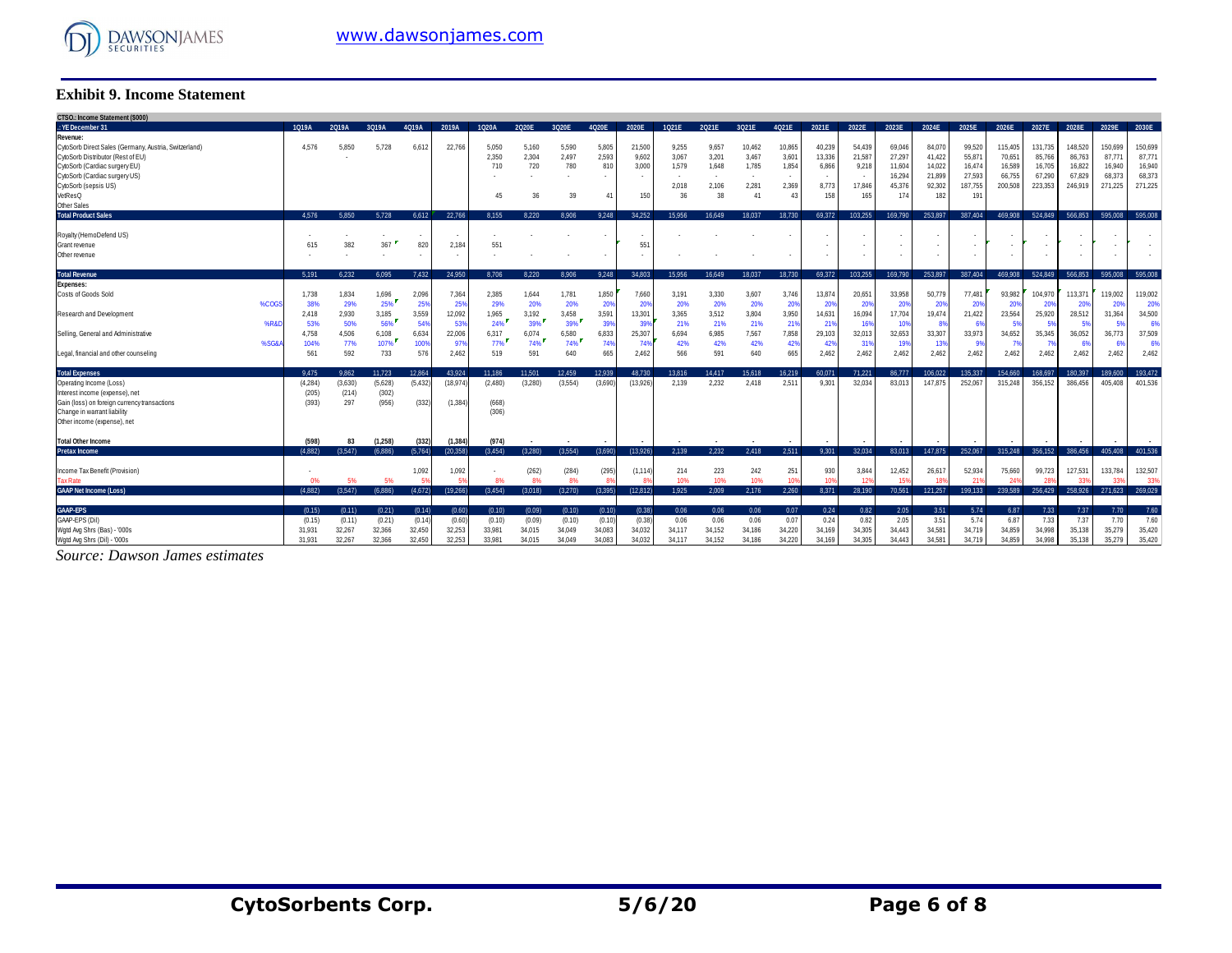

# **Important Disclosures:**

Companies mentioned in this report include: Athersys (ATHX) Buy rated

#### **Price Chart:**



Price target and rating changes over the past three years:

- Initiated Buy July 11,  $2019$  Price Target \$15.00
- Update Buy August 12, 2019 Price Target \$15.00
- Update Buy August 15, 2019 Price Target  $$15.00$
- Update Buy August 19, 2019 Price Target \$15.00
- Update Buy November 6, 2019 Price Target \$15.00
- Update Buy February 19, 2020 Price Target \$15.00
- Price Target Increase Buy March 9, 2020 Price Target \$17.00
- Update Buy March 25, 2020 Price Target \$17.00
- Update Buy April 13, 2020 Price Target \$17.00
- Update Buy May 6, 2020 Price Target \$17.00

Dawson James Securities, Inc. (the "Firm") is a member of the Financial Industry Regulatory Authority ("FINRA") and the Securities Investor Protection Corporation ("SIPC").

The Firm does not make a market in the securities of the subject company(s). The Firm has NOT engaged in investment banking relationships with CTSO in the prior twelve months, as a manager or co-manager of a public offering and has NOT received compensation resulting from those relationships. The Firm may seek compensation for investment banking services in the future from the subject company(s). The Firm has NOT received any other compensation from the subject company(s) in the last 12 months for services unrelated to managing or co-managing of a public offering.

Neither the research analyst(s) whose name appears on this report nor any member of his (their) household is an officer, director or advisory board member of these companies. The Firm and/or its directors and employees may own securities of the company(s) in this report and may increase or decrease holdings in the future. As of April 30, 2020, the Firm as a whole did not beneficially own 1% or more of any class of common equity securities of the subject company(s) of this report. The Firm, its officers, directors, analysts or employees may affect transactions in and have long or short positions in the securities (or options or warrants related to those securities) of the company(s) subject to this report. The Firm may affect transactions as principal or agent in those securities.

Analysts receive no direct compensation in connection with the Firm's investment banking business. All Firm employees, including the analyst(s) responsible for preparing this report, may be eligible to receive non-product or service-specific monetary bonus compensation that is based upon various factors, including total revenues of the Firm and its affiliates as well as a portion of the proceeds from a broad pool of investment vehicles consisting of components of the compensation generated by investment banking activities, including but not limited to shares of stock and/or warrants, which may or may not include the securities referenced in this report.